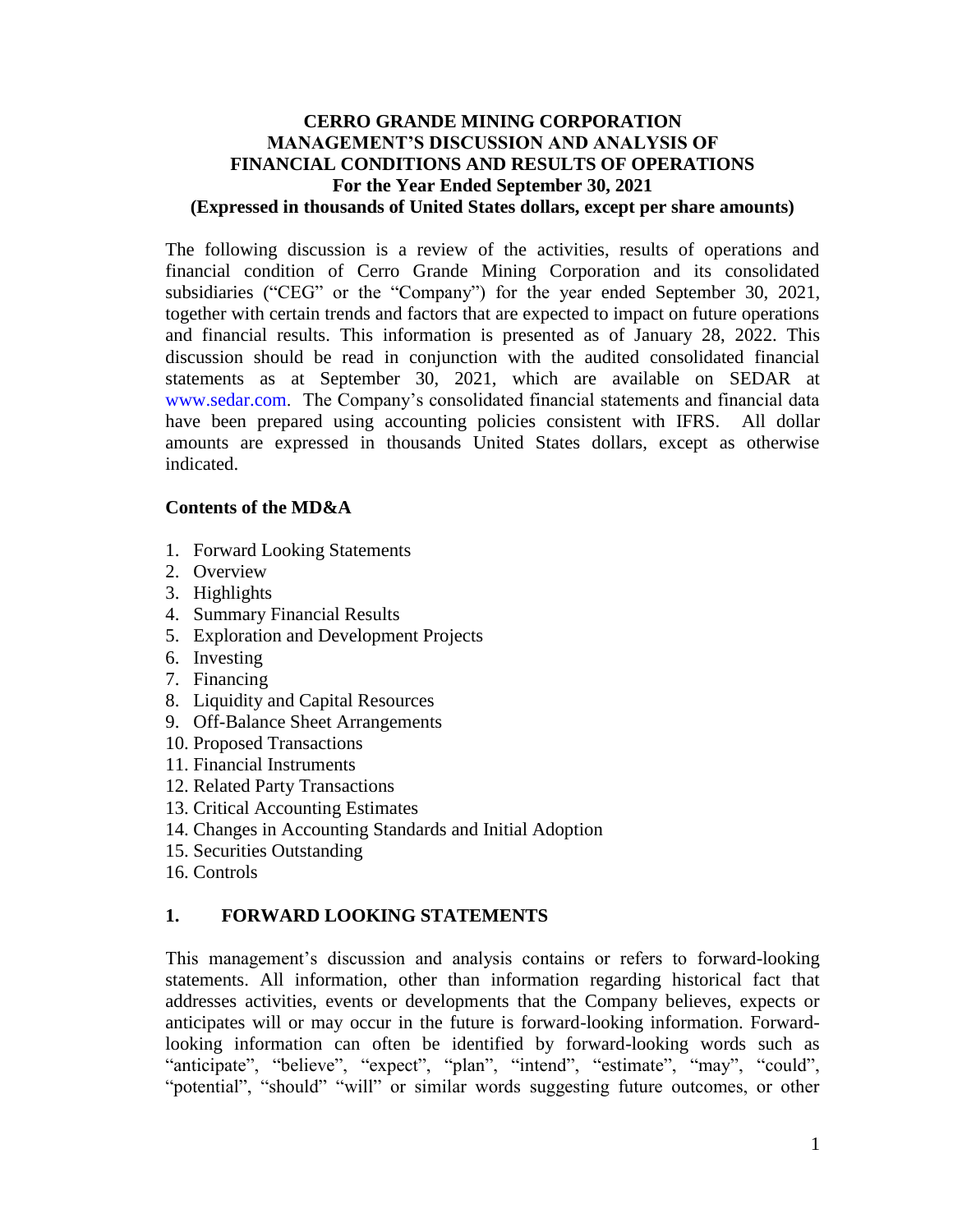expectations, beliefs, plans, objectives, assumptions, intentions or statements about future events or performance.

The forward-looking statements in this management's discussion and analysis reflects the current expectations, assumptions or beliefs of the Company based on information currently available to the Company. With respect to forward-looking statements contained in this management discussion and analysis, the Company has made assumptions regarding, among other things, the Company's ability to generate sufficient cash flow from operations and capital markets to meet its future obligations, the regulatory framework in Chile, with respect to, among other things, permits, licenses, authorizations, royalties, taxes and environmental matters and the Company's ability to continue to obtain qualified staff and equipment in a timely and cost-efficient manner to meet the Company's needs.

Forward-looking statements are subject to a number of risks and uncertainties that may cause the actual results of the Company to differ materially from those discussed in the forward-looking information, and even if such actual results are realized or substantially realized, there can be no assurance that they will have the expected consequences to, or effects on, the Company.

Any forward-looking information speaks only as of the date on which it is made and, except as may be required by applicable securities laws, the Company disclaims any intent or obligation to update any forward-looking information, whether as a result of new information, future events or results or otherwise. Although the Company believes that the assumptions inherent in the forward-looking information are reasonable, forward-looking information is not a guarantee of future performance and accordingly undue reliance should not be put on such information due to the inherent uncertainty therein.

## **Non-IFRS financial measures**

The Company has included certain non-IFRS financial measures in this document. These measures are not defined under IFRS and should not be considered in isolation. The Company believes that these measures, together with measures determined in accordance with IFRS, provide investors with an improved ability to evaluate the underlying performance of the Company. The inclusion of these measures is meant to provide additional information and should not be used as a substitute for performance measures prepared in accordance with IFRS. These measures are not necessarily standard and therefore may not be comparable to other issues

# **2. OVERVIEW**

The Company is an exploration corporation focused in Chile with no projects currently in development.

The Company's other projects, which are in various stages of exploration in Chile include "Tordillo" and two limestone deposits "Catedral" and "Cal Norte".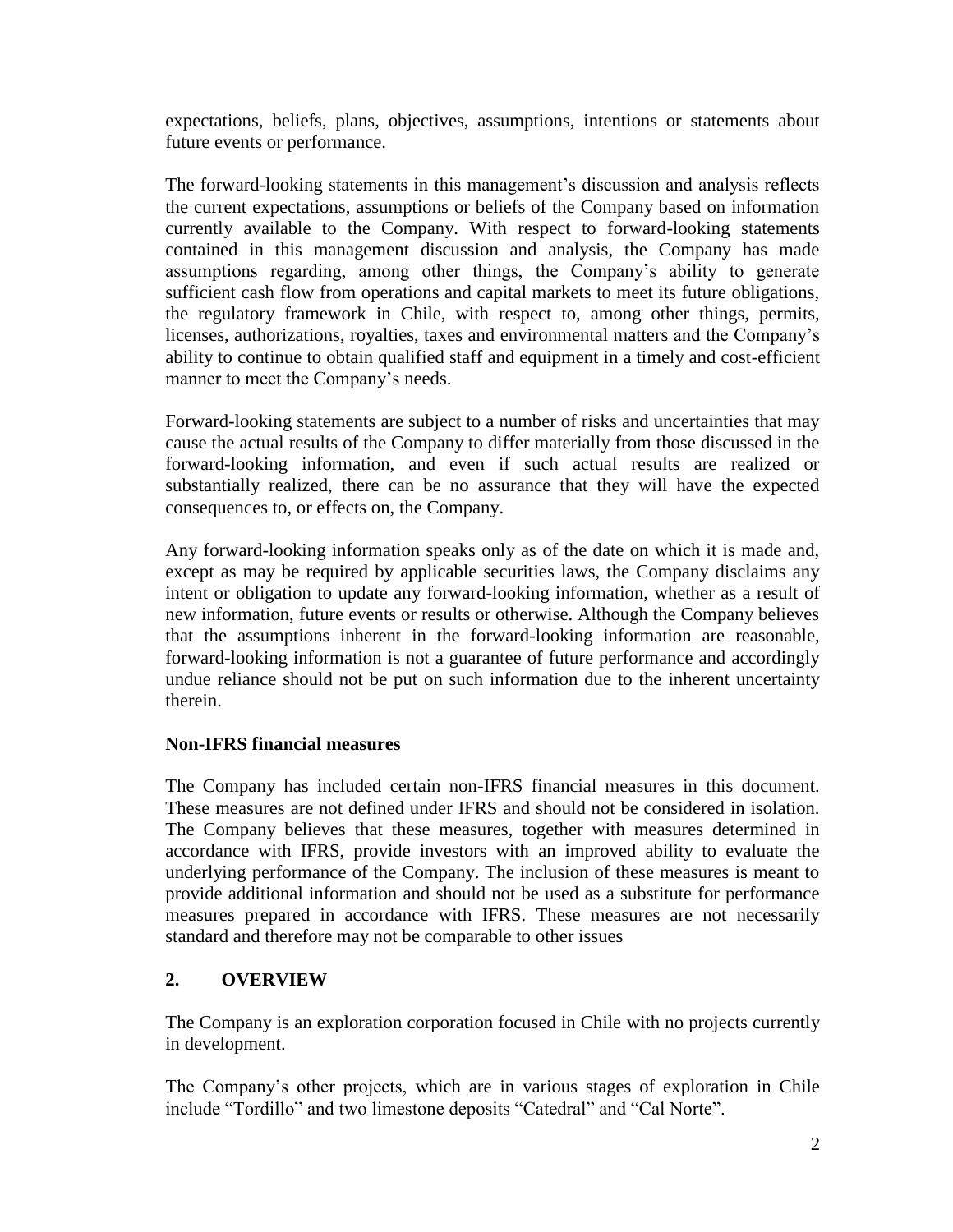## **3. HIGHLIGHTS**

## **Operational Highlights**

- There were no operations for the year ended September 30, 2021 and September 30, 2020.
- The Company's subsidiary Minera Til Til Spa signed an Asset Purchase Agreement (the "APA") with Minera Tamidak Limitada ("Tamidak"), a private Chilean company owned by the family of a former director and significant shareholder. Under the terms of the APA, the Company can acquire, at its option, certain assets, rights and obligations of Tamidak relating to the Pimenton Copper Gold Mining Project for an aggregate of 3,900,000,000 Chilean pesos payable in three installments. The Company paid the first installment under the APA through the issuance of 44,055,102 common shares of the Company with a fair valued of \$680. The remaining payments, each of which are 1,300,000,000 Chilean pesos payable in cash or common shares of the Company, at Tamidak's option, are due June 1, 2022 and December 1, 2023 respectively. Certain of the assets relating to the Pimenton Copper Gold Mining Project are subject to royalty agreements with a company controlled by the family of a former director and significant shareholder of the Company and a company controlled by a director of the Company.

# **Financial Highlights**

- Loss before and after income taxes for the year ended September 31, 2021 was \$854 compared to a loss of \$1,731 in the same period in 2020. The decrease is related to the gain in revaluation of the derivative liability of \$345 as compared to a loss of \$1,100 at September 31, 2020 and to the settlement payment and forgiveness of loans to Stephen W. Houghton related to his retirement as CEO of the Company, effective March 31, 2021.
- Profit before and after income taxes for the three months ended September 30, 2021 was \$917 compared to a loss of 1,272 in the same period in 2020. The change is explained in the above paragraph.
- Basic loss per share for the year ended September 30, 2021 was a loss of \$0.00 per share  $(2020 - \text{loss of } $0.01)$ .
- At September 30, 2021, the Company had cash of \$7 compared to \$15 at September 30, 2020. Cash used in operations for the year ended September 30, 2021 was \$580 (2020 –\$453).

# **Other Highlights**

• Management believes that the values of Tordillo exploration and the Catedral/Rino and Cal Norte limestone deposits are not reflected in the Company's market capitalization. The Company will continue its effort to enhance the underlying values of its assets.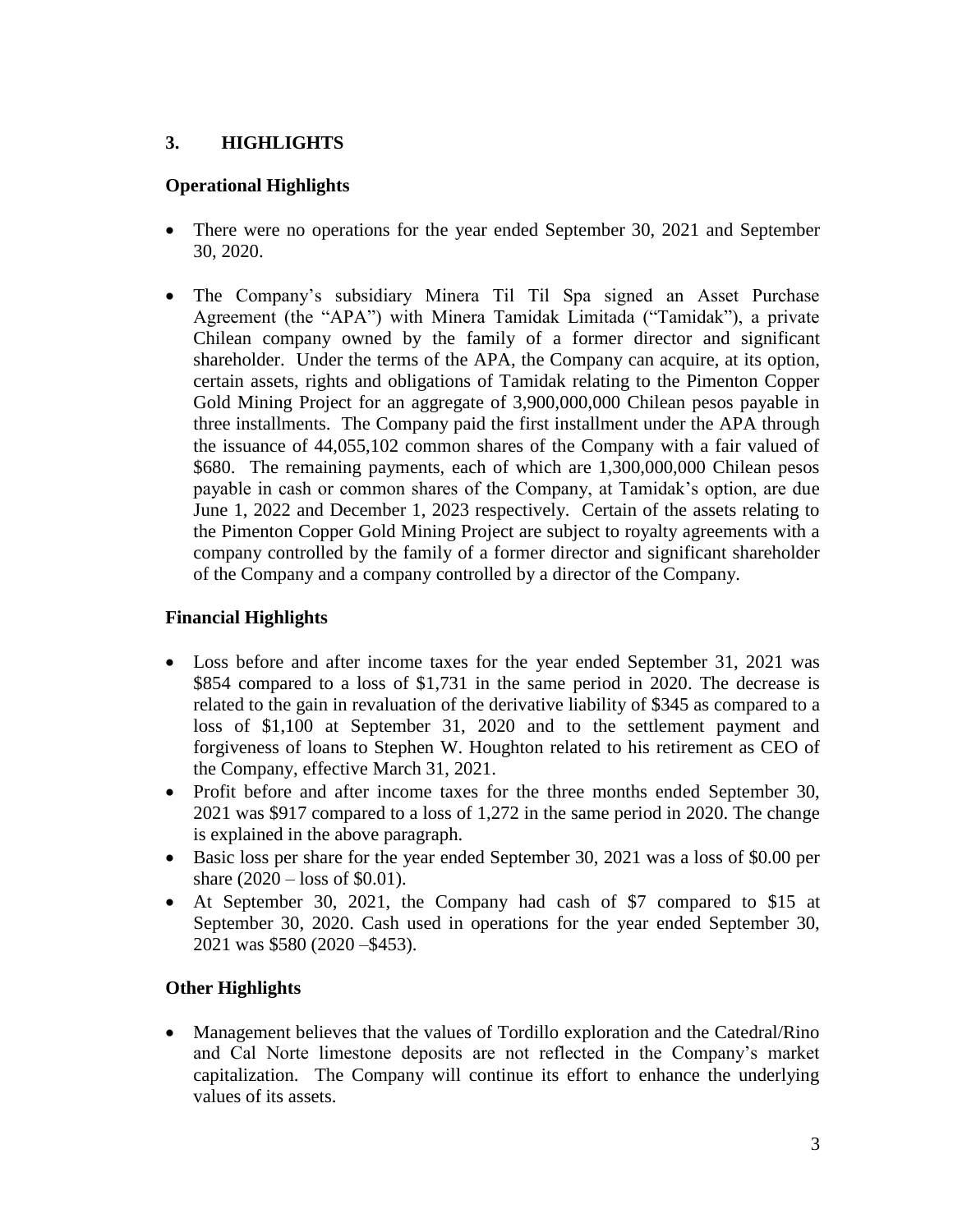#### **4. SUMMARY FINANCIAL RESULTS**

The table below sets out the consolidated loss for the fourth quarter and years ended September 30, 2021 and 2020.

|                                                               | Three months ended<br>September 30, |                |               | <b>Twelve months ended</b> |  |
|---------------------------------------------------------------|-------------------------------------|----------------|---------------|----------------------------|--|
|                                                               |                                     |                | September 30, |                            |  |
|                                                               | 2021                                | 2020           | 2021          | 2020                       |  |
|                                                               | \$                                  | \$             | \$            | \$                         |  |
| <b>Expenses</b>                                               |                                     |                |               |                            |  |
| General, sales and administrative                             | (299)                               | 94             | 955           | 493                        |  |
| Foreign exchange                                              | 149                                 | 29             | 90            | 76                         |  |
| Share-based compensation                                      |                                     | $\overline{2}$ |               | $\overline{2}$             |  |
| Interest                                                      | 4                                   | 4              | 15            | 15                         |  |
| Accretion expense                                             | 18                                  | 45             | 74            | 45                         |  |
| Write-off of due from related parties                         | 318                                 |                | 318           |                            |  |
| Gain on settlement of debt                                    | (253)                               |                | (253)         |                            |  |
| Unrealized (gain)/loss on derivative liability                | (854)                               | 1,100          | (345)         | 1,100                      |  |
|                                                               | (917)                               | 1,274          | 854           | 1,731                      |  |
| Profit (loss) and comprehensive profit (loss) for the<br>year | 917                                 | (1, 274)       | (854)         | (1,731)                    |  |
| Basic and diluted profit (loss) per share                     | 0.00                                | (0.00)         | (0.00)        | (0.01)                     |  |
| Weighted average number of shares outstanding                 | 381,262,915                         | 339,390,784    | 381,262,915   | 339,390,784                |  |

**- basic and diluted**

1) Consolidated statements of loss and other comprehensive loss for the year ended September 30, 2021 and 2020:

- a) General sales and administrative costs for the year ended September 30, 2021 were \$955 compared to \$493 for the same period in 2020.
- b) Interest expense for the year ended September 30, 2021 was \$15 compared to an expense of \$15 for the same period in 2020.
- c) The February 2020 debenture shows an accretion of \$74 (2020 \$45) and a gain on revaluation of the derivative liability of \$345 (2020 – loss \$1,100)
- 2) Consolidated statements of loss and other comprehensive loss for the three month period ended September 30, 2021 and 2020:
	- a) General sales and administrative costs for the three months ended September 30, 2021 were a recovery of \$299 compared to \$94 for the same period in 2020.
	- b) Interest expense for the three months ended September 30, 2021 was of \$4 compared to \$4 for the same period in 2020.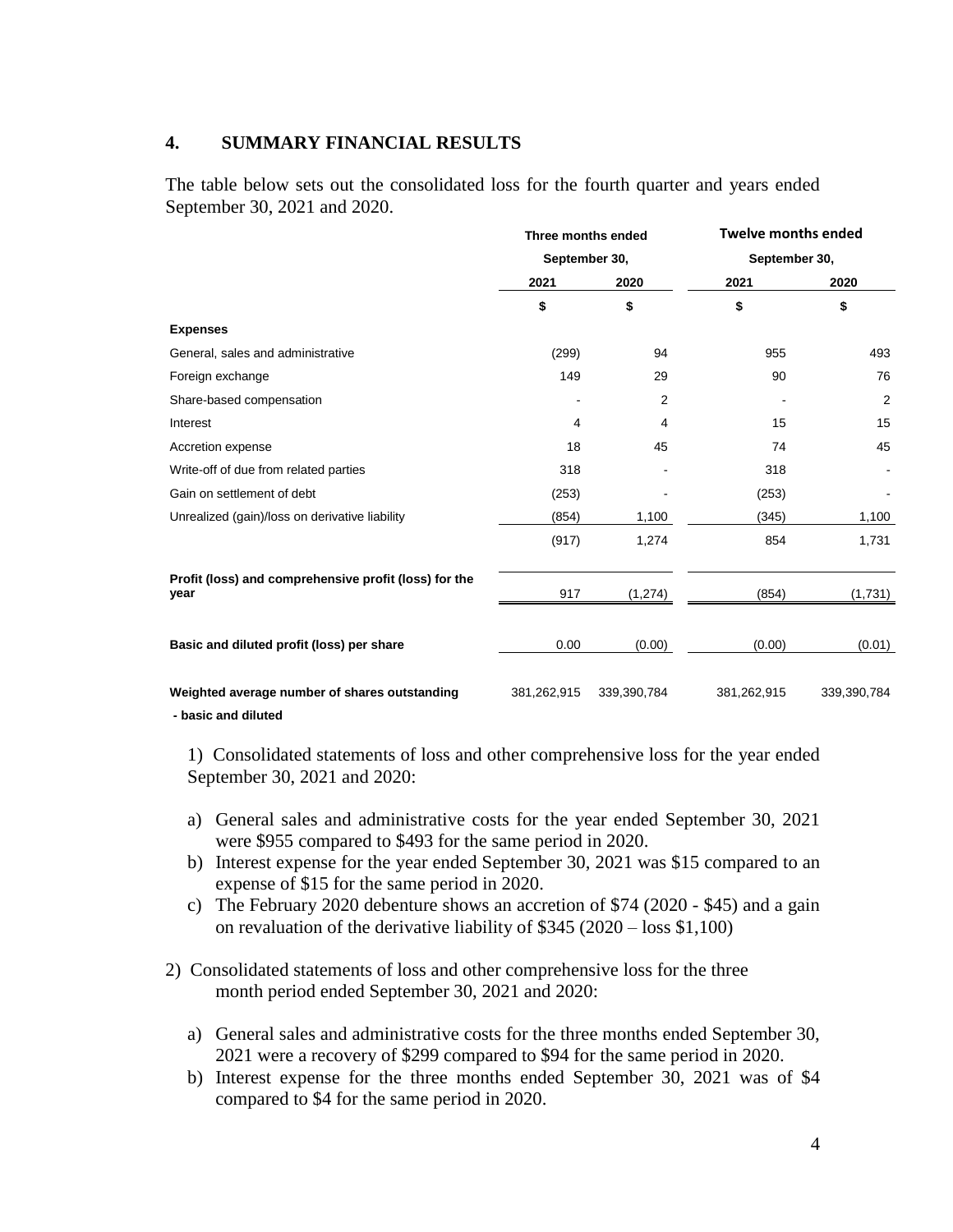- c) The February 2020 debenture shows an accretion of \$18 (2020 \$45) and a gain on revaluation of the derivative liability at year end of \$854 (2020 – loss \$1,100).
- 3) Consolidated Statements of Financial Position as at September 30, 2020:
- a) As at September 30, 2021 the Company had a negative working capital of  $$1,596 (2020 - negative $1,336).$

### **Summary of Quarterly Results**

The following information is provided for each of the eight most recent quarterly periods ending on the dates specified. The figures are extracted from the underlying audited financial statements.

|                   | <b>Sept 30,</b><br>2021 | <b>June 30,</b><br>2021 | Mar 31,<br>2021 | Dec 31,<br>2020 |
|-------------------|-------------------------|-------------------------|-----------------|-----------------|
| <b>Sales</b>      |                         |                         |                 |                 |
| Net income (loss) | 917                     | (536)                   | (999)           | (236)           |
| Per share         | 0.000                   | 0.000                   | 0.000           | 0.000           |
| Per share diluted | 0.000                   | 0.000                   | 0.000           | 0.000           |

|                   | <b>Sept 30,</b><br>2020 | <b>June 30,</b><br>2020 | Mar 31,<br>2020 | Dec 31,<br>2019 |
|-------------------|-------------------------|-------------------------|-----------------|-----------------|
| Sales             |                         |                         |                 |                 |
| Net loss          | (1,274)                 | (88)                    | (77)            | (292)           |
| Per share         | 0.000                   | 0.000                   | 0.000           | 0.000           |
| Per share diluted | 0.000                   | 0.000                   | 0.000           | 0.000           |

#### **Outlook**

The other subsidiaries of CEG, including Compañia Minera Til Til, Compañia Minera Catedral, Compañia Minera Tordillo, Compañia Minera Bandurrias and Compañia Minera Cal Norte are not affected by the bankruptcy of Compañia Minera Pimentón. At this time management is determining the best course of action.

# **5. EXPLORATION AND DEVELOPMENT PROJECTS**

## **Tordillo**

The Company holds mining claims on Tordillo which is located 11.5 kilometers southsouthwest of Pimenton and covers an area of 6,632 hectares (16,381 acres). Tordillo is in the early exploration stage and to date the Company has identified several gold/copper vein structures similar to those at Pimenton and an area of potential porphyry copper mineralization. The preliminary data suggests Tordillo contains the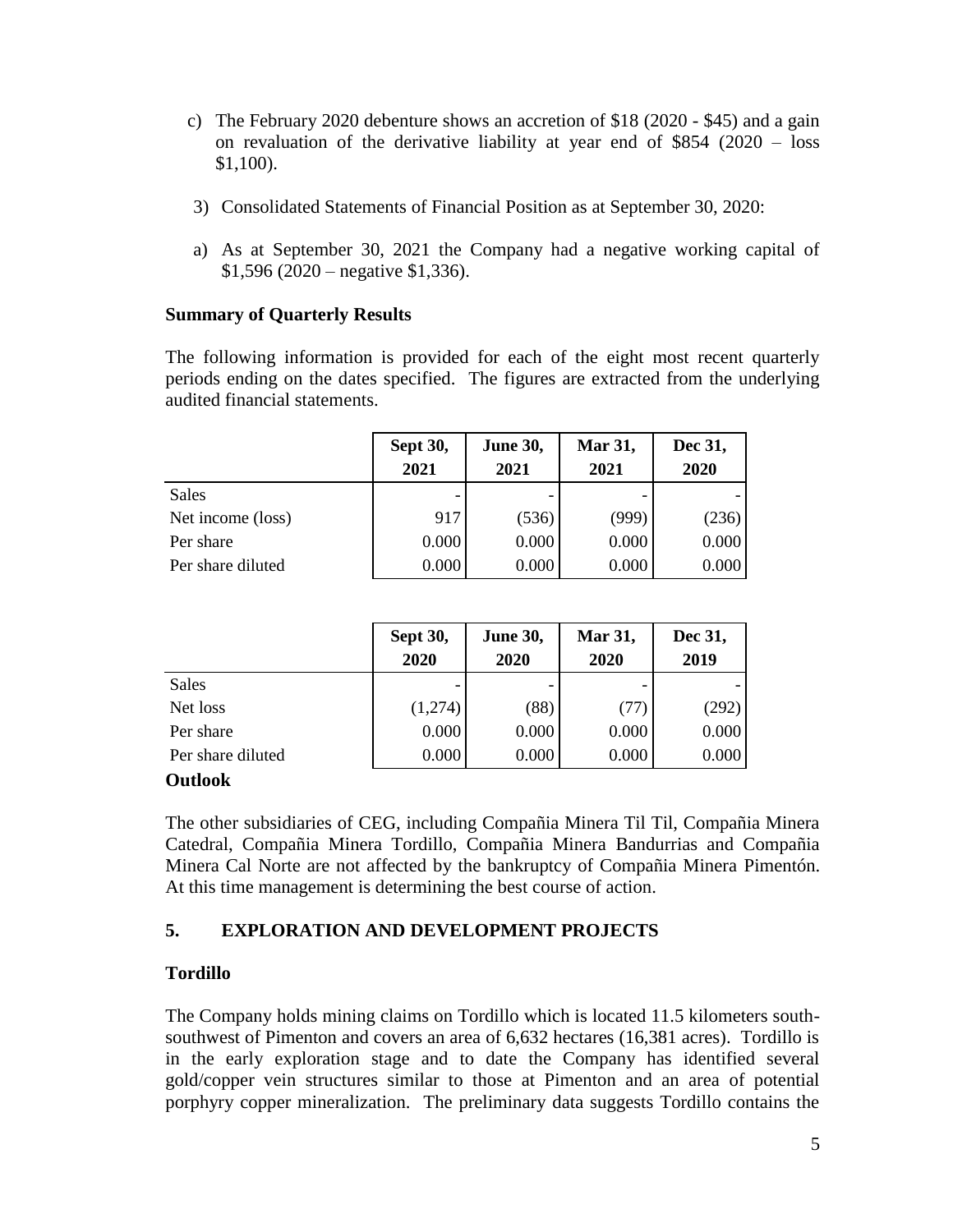upper part of a deep-seated copper/gold and possibly copper molybdenum porphyry system associated with narrow high grade gold and copper veins which may be widespread and represent a separate exploration target. Tordillo is located in an area of intense exploration activity and was acquired by the Company in 2006.

Subsequent exploration should bring into perspective the vein potential and establish if the porphyry system is large enough to host possible economic copper mineralization.

During the year ended September 30, 2021, the Company expensed a total of \$nil (2020 - \$nil) relating to mining property costs and exploration costs on Tordillo.

## **Bandurrias**

During the year ended September 30, 2021 acquisition costs of \$nil were expensed (2020 - \$nil).

## **Limestone deposits**

The Company holds interest in two limestone deposits. Lime is used by the Chilean mining industry in processing sulfide copper ores and in heap leaching of gold ores.

The Company's limestone deposits at Catedral and Cal Norte contain high grade limestone which, when calcined, can produce lime that the Company's management believes will qualify for use by the Chilean mining industry. The Company will continue its efforts to become a supplier of lime to the Chilean copper industry, it also strengthens the Company's position as it reviews alternative strategies for the sale, joint venture or spin-off of the Catedral/Rino and Cal Norte limestone properties.

As at September 30, 2021, the Company had contributed a cumulative total of \$4,080 (2020 - \$4,080) to finance a drilling program on Catedral/Rino and complete a preliminary feasibility study for the construction of a 1,320 ton per day capacity cement manufacturing facility on the project as well as a preliminary feasibility study for construction of a 600 ton per day lime kiln on the Catedral property. During prior years the Company had written off \$4,080 in mining properties and exploration costs relating to Catedral/Rino.

As at September 30, 2021, the Company had contributed a cumulative total of \$1,556 (2020 - \$1,556) to Cal Norte, to finance a bankable feasibility study on the project, environmental permitting, and further mine development. Although the Company has incurred sufficient exploration expenditures to maintain the Cal Norte property in good standing, the Company expensed this \$1,566 in prior years as it focused its efforts on the Pimenton gold mine.

# **6. INVESTING**

During the year ended September 30, 2021 the Company invested \$nil (2020 - \$nil) in mining plant, equipment, and mining properties.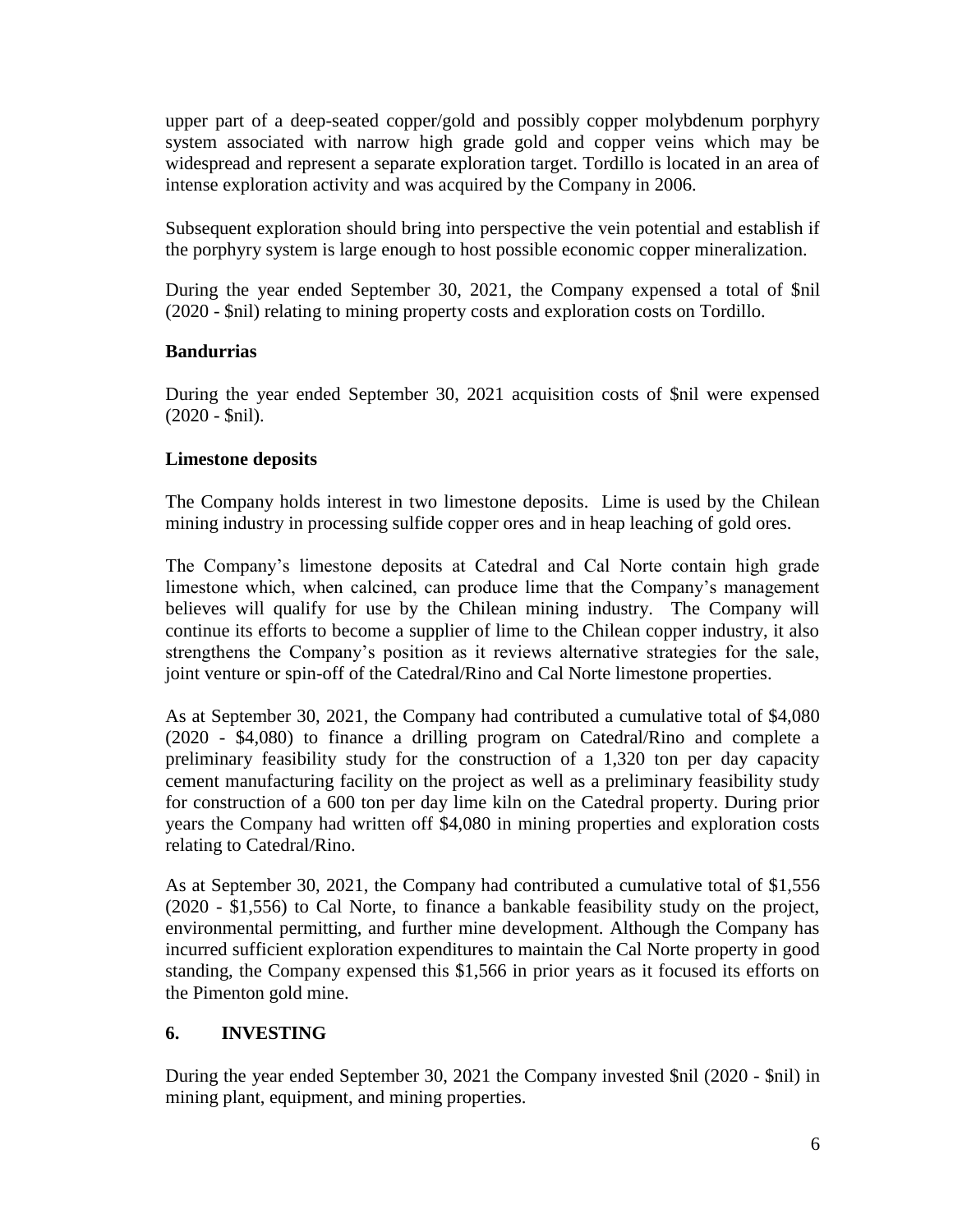### **7. FINANCING**

The Company finances its operations using cash advances by related parties or equity sold to related parties. Due to no production and the negative cash flow both Auromin (a company owned by David Thomson, a former director and significant shareholder) and Chañar Blanco (a company owned by Mario Hernandez a Director and Officer of the Company), have made cash advances to cover the shortfalls.

The Company announced on February 20, 2020 that it had issued unsecured convertible debentures in the aggregate principal amount totaling approximately US\$3,787 (or CDN\$4,919 using an exchange rate of US\$1.00/CDN\$1.2988) (the "Debentures").

Mario Hernandez, ("Hernandez") a director and officer of the Company, personally and through Compañia Minera Chanar Blanco S.A. ("Chanar Blanco"), a company controlled by Hernandez and David Thomson, ("Thomson") a former director and officer of the Company, through Compañia Minera Auromin Ltda ("Auromin"), a company controlled by Thomson, have each acquired one Debenture convertible into common shares of the Company. Hernandez has acquired a Debenture in the principal amount of US\$34 (CDN\$44), Chanar Blanco has acquired a Debenture in the principal amount of US\$604 (CDN\$784) and Minera Auromin has acquired a Debenture in the principal amount of US\$3,149 (CDN\$4,090). The outstanding amount of principal under each Debenture is convertible into Common Shares at a conversion price (the "Conversion Price") equal to the greater of (i) CDN\$0.05 per Common Share, and (ii) the simple average of the closing price per Common Share on the Canadian Securities Exchange (or such other exchange on which the Common Shares may then be listed) for the 15 consecutive trading days period ending immediately prior to the date of the notice of conversion provided by the holder of the Debenture to the Company. On this basis, each of Hernandez, Chanar Blanco and Minera Auromin, can acquire at their option, at any time after the date that is 180 days from the date hereof until maturity, up to 882,290, 15,680,601 and 81,807,694 Common Shares, respectively, upon conversion of the full amount of principal under their respective Debentures.

The Debentures have been issued in exchange for the cancellation of cash advances made to the Company up to December 31, 2019 by each of Hernandez, Chanar Blanco and Minera Auromin in the aggregate amount of US\$3,787. The cash advances were used for working capital purposes and to pay for the Company's MAG and DCIP surveys conducted on the Company's Tordillo property by Quantec Geoscience. The Debentures mature on February 20, 2025 and do not bear interest. The Company may also, at its option, accelerate the conversion (the "Acceleration Right") of all or part of the outstanding principal at the Conversion Price, at any time if the closing price of the Common Shares on the Canadian Securities Exchange, equals or exceeds CDN\$0.15 per Common Share for a period of 20 consecutive trading days (the "Acceleration Period"). For further information, please refer to the February 20, 2020 press release issued by the Company.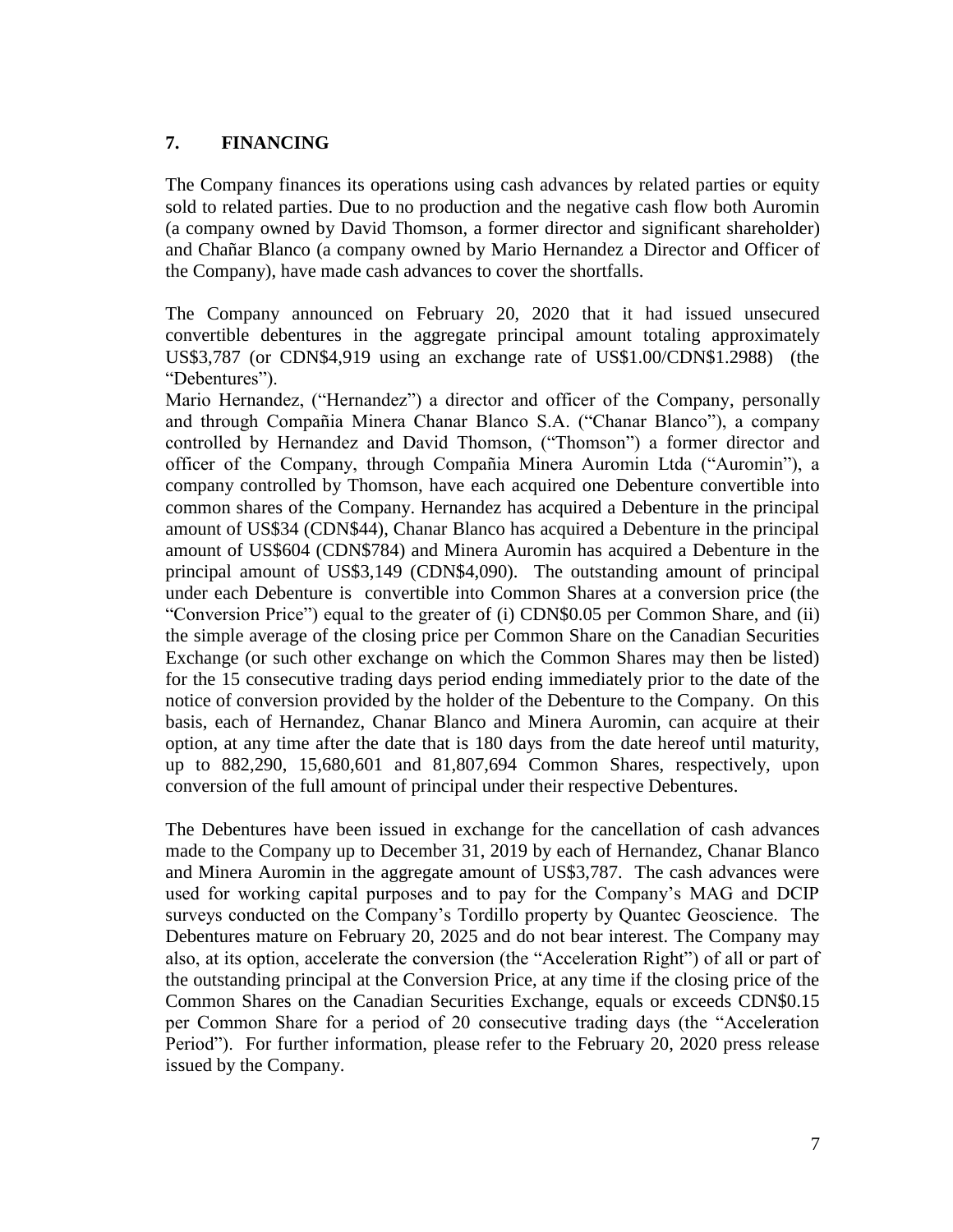During the month of November 2014, the Company signed a Gold Loan Debenture for \$100 bearing an annual interest rate of 10%. The principal is to be repaid semiannually at a gold price of \$1,057 per ounce or higher if the average price during the six month period prior to any repayment date exceeds the agreed price for the equivalent of 15.77 ounces of gold payment.

The balance of the Gold Loan at September 30, 2021 is \$24 (2020 -\$22). There is no derivative liability associated with the fluctuation of the price of gold in the contract as at September 30, 2021 there was no production at the Pimenton mine

On August 22, 2016 the company issued a second Gold Loan Debenture for \$200 with a maturity date of August 22, 2019. The debenture bears a fixed annual interest rate of 8% on the outstanding principal amount and is payable on a quarterly basis on the  $25<sup>th</sup>$ day of February, May, August and November of each year. The payment of the principal is semi-annually on February 25 and August 25 of each year plus the difference in the average gold price per ounce in excess of \$1,260 per ounce calculated on 26.455 ounces of gold.

The principal balance of the Gold Loan at September 30, 2021 is \$167 (2020 - \$167) and unpaid interest amounts to \$58 (2020 - \$45). There is no derivative liability associated with the fluctuation of the price of gold in the contract as at September 30, 2021 there was no production at the Pimenton mine

## **8. LIQUIDITY AND CAPITAL RESOURCES**

|                                          |       | Less than | $1-3$ | Over    |
|------------------------------------------|-------|-----------|-------|---------|
| <b>Contractual Obligations</b>           | Total | 1 year    | vears | 4 years |
|                                          | \$    | \$        | \$    | \$      |
| Accounts payable and accrued liabilities | 190   | 190       |       |         |
| Amount due to related parties            | 1,207 | 1,207     |       |         |
| Short-term debt                          | 249   | 249       |       |         |
| Conditional loan agreement (1)           | 2,500 |           |       | 2,500   |
| Tordillo prospect (2)                    | 250   |           |       | 250     |
| <b>Total Contractual Obligations</b>     | 4,396 | 1.646     |       | 2,750   |

As of September 30, 2021, the Company shows a negative working capital of \$1,596 (2020 - negative \$1,336).

Note (1). Two current and former officers and directors of the Company hold the noncontrolling interest in Catedral. Under an agreement dated November 27, 1996, the Company agreed to provide or cause to provide these officers and directors of up to \$1,250 each or \$2,500 in total. Such loans are to pay their proportionate share of development costs if a bankable feasibility study demonstrates that the properties can be placed into commercial production, and to fund their combined 50% share of an option payment totaling \$500, which was paid during 1997.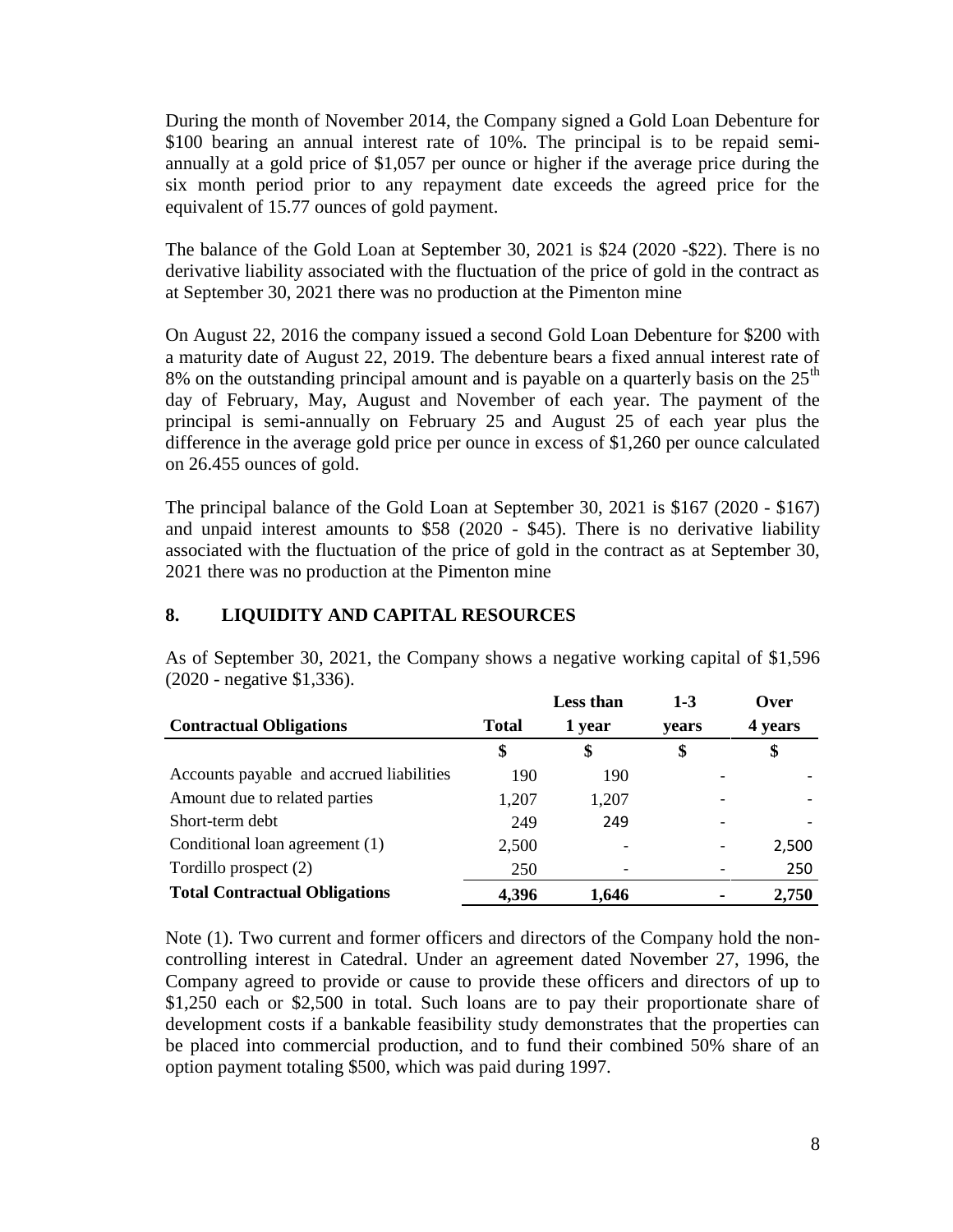Note (2). As compensation for services rendered in connection with Tordillo, the Company entered into an agreement to pay \$250 within 50 days of first cash flow from the property.

The Company must make an additional capital contribution of \$239 in Cal Norte to earn its 60% equity interest.

The Company has not declared or paid any dividends and does not foresee the declaration or payment of dividends in the near future. Any decision to pay dividends on the common shares will be made by the board of directors on the basis of the Company's earnings, financial requirements and other conditions existing at such future time.

### **9. OFF-BALANCE SHEET ARRANGEMENTS**

There are no off-balance sheet arrangements.

#### **10. PROPOSED TRANSACTIONS**

The Company does not have any proposed transactions as at September 30, 2021 other than as disclosed elsewhere in this document.

### **11. FINANCIAL INSTRUMENTS**

#### **(a) Financial Assets and Liabilities**

The Company's financial instruments at September 30, 2021 consist of cash, receivables and advances, due from related parties, trade and other payables, due to related parties, other debt and long term debt

### *Fair value measurements of financial assets and liabilities recognized in the statement of financial position*

Fair value hierarchy that reflects the significance of inputs used in making fair value measurements as follows:

Level 1 – Unadjusted quoted prices in active markets for identical assets or liabilities;

Level 2 – Inputs other than quoted prices included in Level 1 that are observable for the asset or liability, either directly or indirectly; and

Level 3 – Inputs that are not based on observable market data.

At September 30, 2021, there were no financial assets or liabilities measured and recognized in the statement of financial position at fair value that would be categorized as level 2 in the fair value hierarchy above.

At September 30, 2021, the carrying amounts of receivables and advances, trade and other payables, due to related party, and other debt, are considered to be reasonable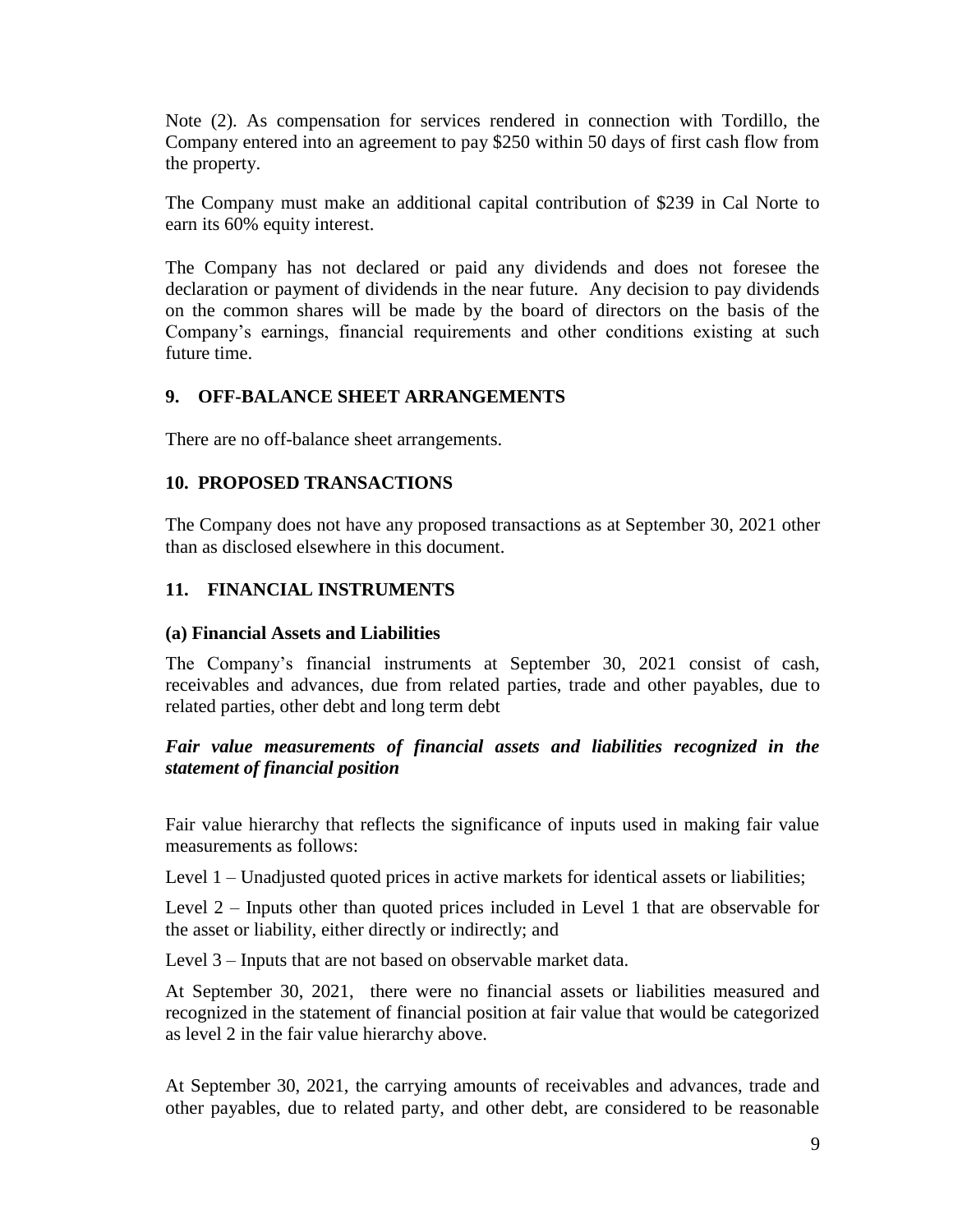approximations of their fair values due to the short-term nature of these instruments. Long-term debt is also a reasonable approximation of its fair value.

## **(b) Management of Financial Risk**

The fair value of long term debt is determined based on discounted cash flows, including interest rates for similar.

The Company's financial instruments are exposed to financial risks as summarized below:

## **Credit Risk**

Receivables and advances consist of:

|                                       | <b>September</b><br>30, 2021 |  |  | <b>September</b><br>30, 2020 |
|---------------------------------------|------------------------------|--|--|------------------------------|
| Advances and other sundry receivables |                              |  |  |                              |
| <b>Total receivables and advances</b> |                              |  |  |                              |

Advances and other sundry receivable are subject to normal credit risks and are considered low risk.

# **Liquidity Risk**

The Company's approach to managing liquidity risk is to ensure it will have sufficient liquidity to meet liabilities when due. At September 30, 2021, the Company had a negative working capital of \$1,596. At September 30, 2021, the Company's accumulated deficit was \$105,188 and shareholders' deficiency was approximately \$5,577.

## **Market Risk**

The significant market risk to which the Company is exposed are commodity price risk, interest rate risk, and currency risk.

## *Commodity Price Risk*

The nature of the Company's operations results in exposure to fluctuations in commodity prices. Management continuously monitors commodity prices of gold, silver, and copper.

## *Interest rate risk*

Interest rate risk is the risk that the fair value or future cash flows of a financial instrument will fluctuate because of changes in market interest rates. The Company's cash earns interest at short-term rates. The risk of the Company's future interest income exposure to these rates is trivial. The Company's loans and convertible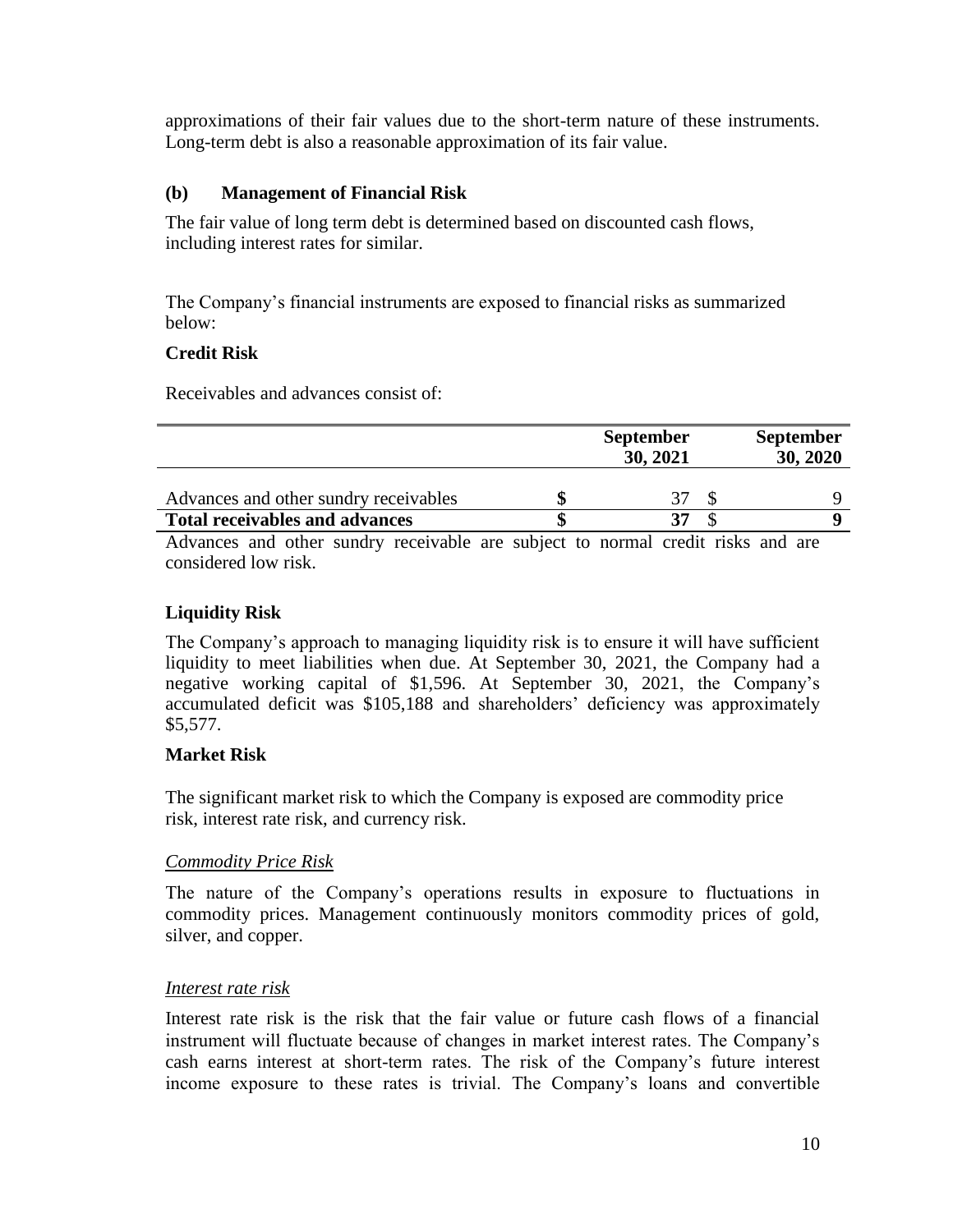debentures are not subject to interest rate risk as it is not subject to a variable interest rate.

## *Currency risk*

The Company is exposed to currency risk to the extent that monetary assets and liabilities held by the Company are not denominated in US dollars. The Company has not entered into any foreign currency contracts to mitigate this risk.

The Company's cash, receivables and advances, recoverable taxes, due from related parties, trade and other payables, due to related parties, other debt and long term debt are held in USD, CAD and CLP; therefore, CDN and CLP accounts are subject to fluctuation against the US dollar. Assuming that all other variables remain constant, a 10% appreciation or depreciation of the CAD against the USD and CLP by 10% would be trivial.

# **12. RELATED PARTY TRANSACTIONS**

Effective March 31, 2021 Stephen W. Houghton resigned as the Company's CEO while remaining as a Director and President on a non-remunerated basis. In settlement of all amounts owing to Mr. Houghton, the forgiveness of \$318 in amounts owing to the Company and retirement payments of \$330, he agreed to receive 12,984,107 common shares of the Company on May 4, 2021 with a fair value of \$264. In connection with the settlement, the Company recorded gain on settlement of debt of \$253. The Company announced, with regret, his passing on August 2, 2021 in a press release.

A company controlled by the Chief Financial Officer of the Company (the "CFO") and Interim Chief Executive Officer (the "CEO") who is also a Director, billed \$28 to the Company for accounting and administration services rendered during the year ended September 30, 2021 (2020- \$25). Trade and other payables include \$5 in relation to such services at September 30, 2021 (2020 - \$1).

Due to related parties includes cash advances of \$1,006 from David Thomson or his companies, who is a former director and officer of the Company at September 30, 2021 (2020 - \$433). The cash advances bear no interest and have no specific terms of repayment.

As at September 30, 2021, the Company owes a total of \$201 (2020 - \$182) to directors for director's compensation. This amount is included in due to related parties.

# **13. CRITICAL ACCOUNTING ESTIMATES**

A summary of the critical accounting estimates are set out below: *Exploration and development costs*

During the year ended September 30, 2021, the Company amended its accounting policy with respect to exploration and development costs. The Company amended its accounting policy to capitalize acquisition costs of resource properties. Previously, it expensed acquisition costs as incurred. The Company has accounted for this change in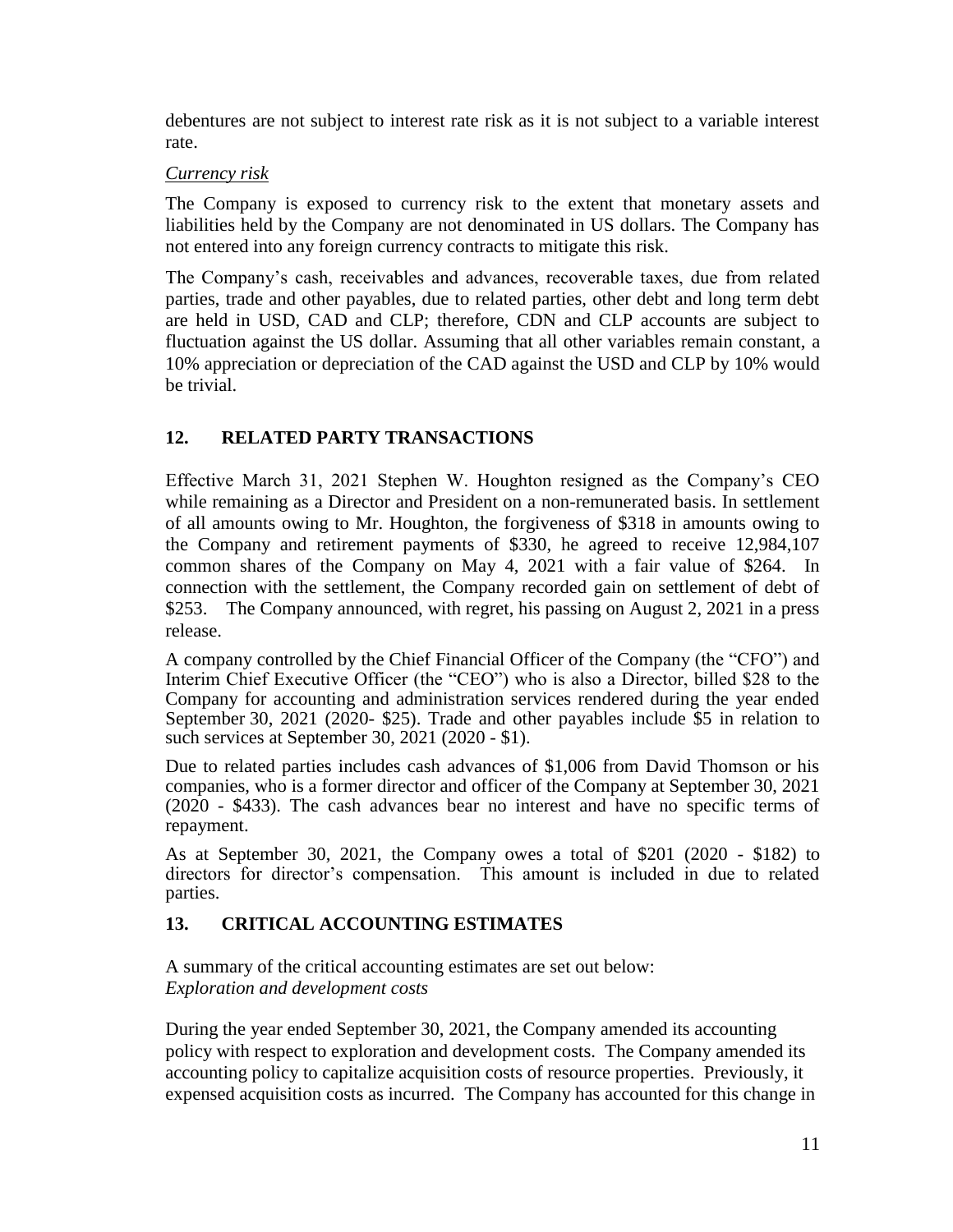accounting policy on a retrospective basis. The exploration and development costs on the statement of financial position have been restated for the prior period and presented as if the new accounting policy had always been applied. For the opening numbers on October 1, 2019 and the year ended September 30, 2020, the impact of this change was \$nil. As such, the restating had no effect on the financial position, operating results or cash flows previously reported. The accounting policy with respect to exploration costs of resource properties has not been amended. Exploration costs are expensed as incurred until resources have been determined and then the development costs are capitalized. Upon reaching commercial production, these capitalized development costs are transferred from exploration properties to mining properties, plant and equipment and are amortized in the statement of loss and other comprehensive loss using the unit of production method, based on proven and probable mineral reserves and mineral resources.

The Company regularly assesses exploration and development costs for any factors or circumstances that may indicate impairment.

#### *Stock-based compensation*

The Company grants stock options to acquire common shares of the Company to directors, officers, employees and consultants. An individual is classified as an employee when the individual is an employee for legal or tax purposes, or provides services similar to those performed by an employee. The fair value of stock options is measured on the date of grant, using the Black-Scholes option pricing model, and is recognized over the vesting period. Consideration paid for the shares on the exercise of stock options is credited to share capital. In situations where equity instruments are issued to non-employees and some or all of the goods or services received by the entity as consideration cannot be specifically identified, they are measured at fair value of the share-based payment. Otherwise, share-based payments are measured at the fair value of goods or services received.

#### *Reclamation and remediation*

The Company records the present value of estimated costs of legal and constructive obligations required to restore operating locations in the period in which the obligation is incurred. The nature of these restoration activities includes dismantling and removing structures, rehabilitating mines and tailings dams, dismantling operating facilities, closure of plant and waste sites, restoration and reclamation. The obligation is attributable to mining properties when the asset is installed or the environment is disturbed at the production location. Provisions are measured at the present value of the expenditures expected to be required to settle the obligation using a discount rate that reflects the current market assessments of the time value of money. When the liability is initially recognized, the present value of the estimated cost is capitalized by increasing the carrying amount of the related mining assets to the extent that it was incurred prior to the production of related ore.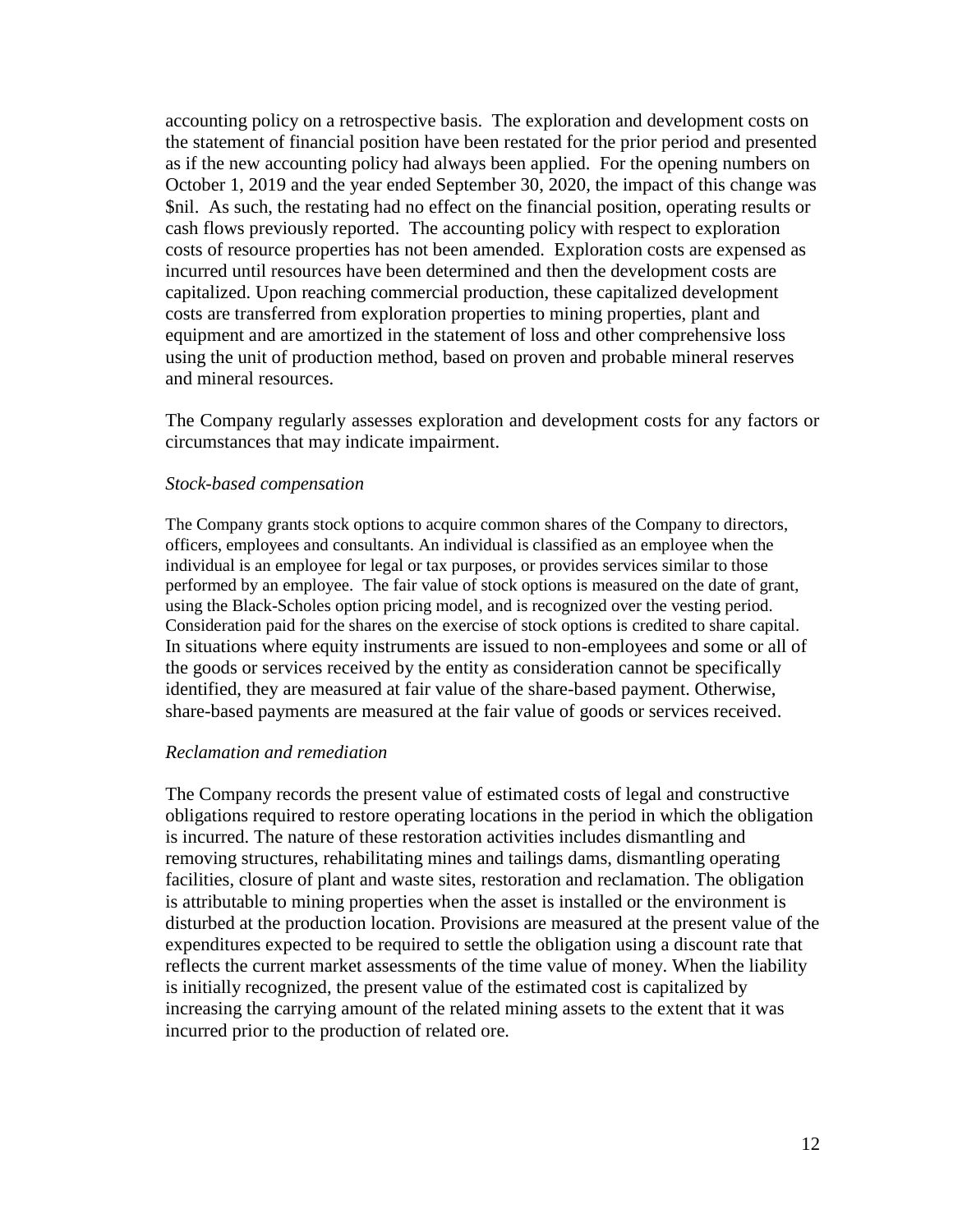The periodic unwinding of the discount applied in establishing the net present value of provisions over time is recognized in the consolidated statement of loss and other comprehensive loss as accretion. Changes in rehabilitation estimates attributable to development will be recognized as additions or charges to the corresponding asset and rehabilitation liability when they occur.

## **14. CHANGES IN ACCOUNTING STANDARDS AND INITIAL ADOPTION**

None during the current year.

## **15. SECURITIES OUTSTANDING**

As of January 28, 2022 the Company has issued one class of common shares of which a total of 396,429,993 are outstanding.

On January 28, 2022, the Company had no common share purchase warrants outstanding. The 15,743,000 common share purchase warrants as at September 30, 2019 all expired unexercised.

Options granted under the stock option plan of the Company (each, an "Option") outstanding as of January 28, 2022 totaled 2,562,000 options exercisable into 9,049,000 common shares at exercise prices of CA \$0.05 through August 2023 of which 2,562,000 options are currently exercisable as a result of vesting provisions.

"CEG" is the stock trading symbol for the Company on the CSE and CEGMF for the OTCQB International Symbol on the OTC market.

# **16. CONTROLS**

## **National Instrument 52-109**

#### *Evaluation of disclosure controls and procedures*

Public companies are required to perform an evaluation of disclosure controls and procedures annually and to disclose management's conclusions about the effectiveness of these disclosure controls and procedures in its annual Management's Discussion and Analysis. The Company has established, and is maintaining, disclosure controls and procedures to provide reasonable assurance that material information relating to the Company is disclosed in annual filings, interim filings or other reports, and is recorded, processed, summarized and reported within the time periods specified as required by securities regulations.

Management has evaluated the effectiveness of the Company's Disclosure Controls and Procedures as at September 30, 2021 and, given the size of the Company and the involvement at all levels of the Chief Executive Officer and Chief Financial Officer,